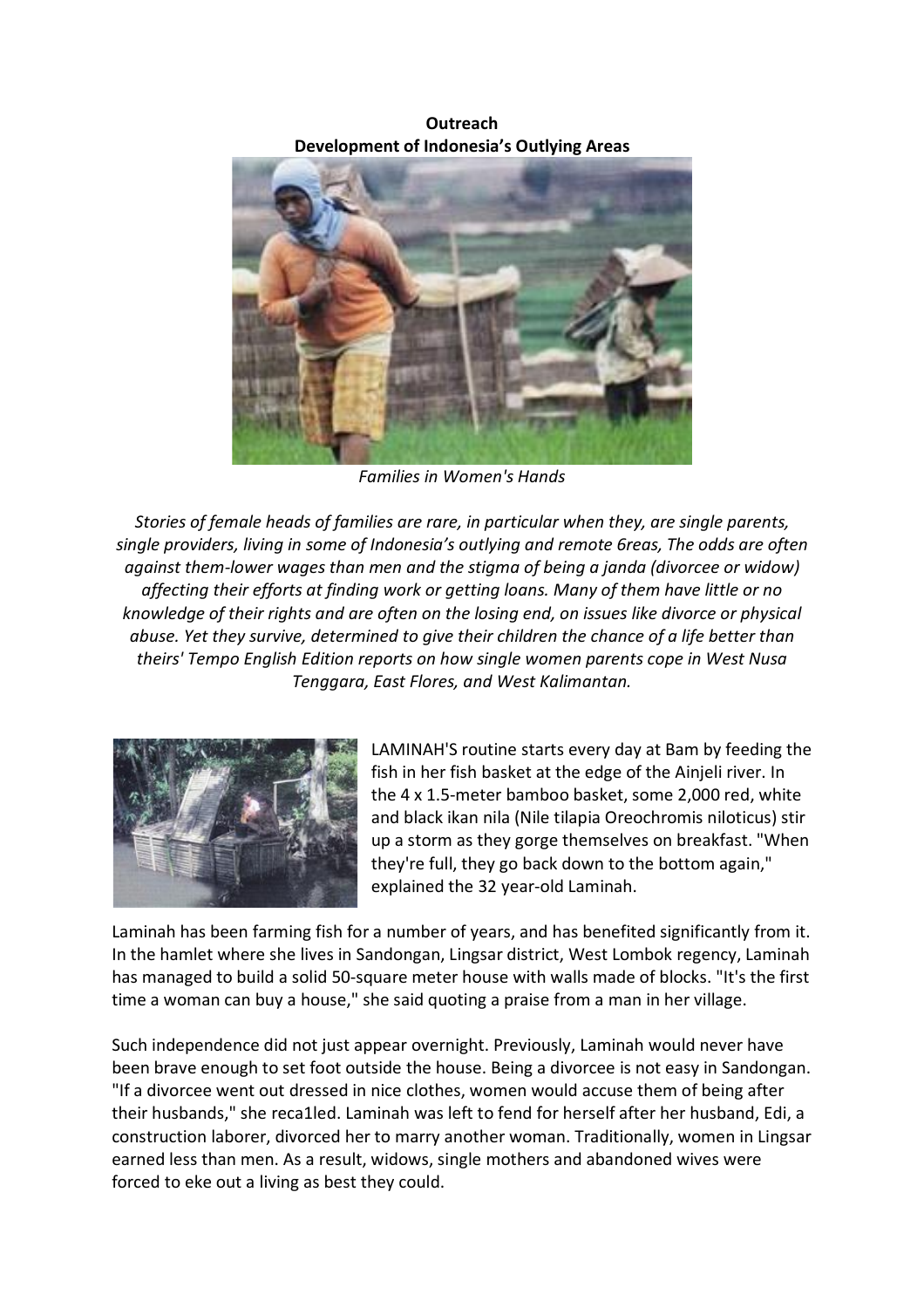This greatly worried Siti Zamraini Alauthi, or Reni, 36, the coordinator of Pekka (Female Heads of House holds Empowerment) NGO, who saw that women in Lingsar could only find employment picking or carrying fruit in the big plantations. "I was very concerned that they can only work for other people as labor," Reni said.

In 2003, Reni started to introduce the concept of empowerment to loca1 women by forming women's associations, promoting micro-finance, conducting adult literacy activities, and promoting women's rights. The women's association initially met with a lot of hostility. "The men used the joke that women were only good for 'fertilizer'," Laminah recalled. In Lingsar society, this connotes that women are only good for being sold, or in other words a woman is little more than a commodity.

The women themselves also had their doubts. Rani had to work unceasingly for four months until the association was up and running. "We started out with only 10 women," said Laminah. She recalled that many of them were also suspicious at the outset. "Some of them thought they were going to be kidnapped," she said. She also recalled that she was afraid whg4she saw for the first time women wearing trousers as women in Lingsar had never worn trousers I previously.

During the association's first meetings. Reni encouraged the women to start putting aside small amounts of money between Rp500 and Rp1,000 a week or even a month, depending on the circumstances of each member. The core lesson imparted by Reni was that one needs to be able to save before borrowing.

Laminah decided to join the association after receiving the support of the head of her hamlet. When she realized what the association's goals were, she began to feel very much at home. "I was also pleased to see that there were people who trusted and were concerned for me," she said.

As the association's funds grew, Reni started to encourage the ladies to develop their own businesses. Laminah, who frequently complained about a lack of appreciation for her work as a fish feeder, was persuaded by Reni to set up her own smallll aquaculture enterprise.

Laminah admitted that she was uneasy at the beginning. "I hated having debts," she said. To strengthen Laminah's self-confidence, Reni provided all the support she needed, including drawing up a financial plan. With start-up capital of Rp2 mil1ion, Laminah bought a large fish basket for Rp700,000, with the rest being spent on fish fry and feed.

Keeping her fish-farming business going was not easy,

especially given that the sector is dominated by men in Lingsar. But Laminah persevered and prospered in the end. At one stage she was the proud owner of seven fish cages, each of which earned her a profit of Rp.1.5 million every three months. She also helped her sisters set up in the business.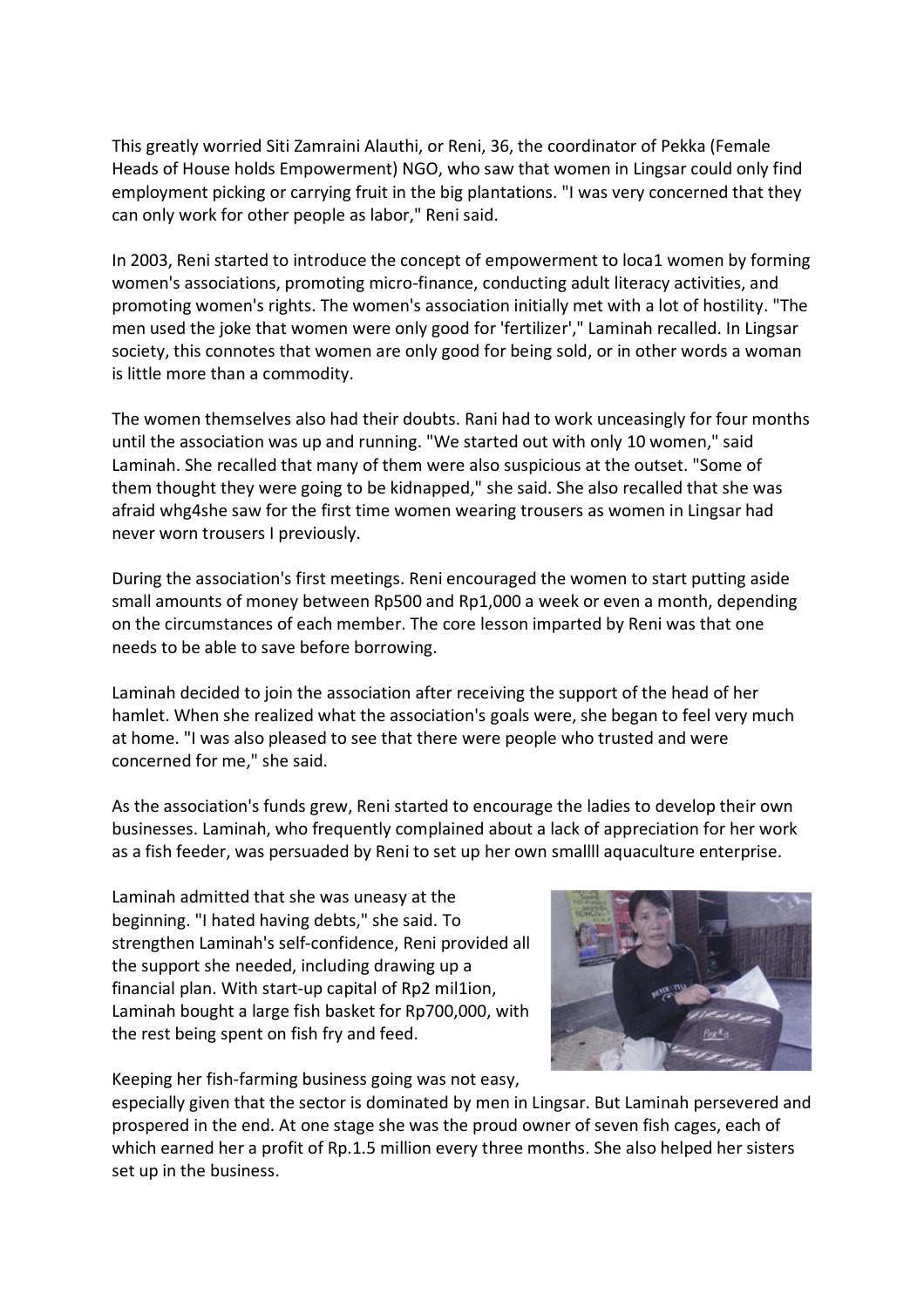Sadly, four of her cages were destroyed by floods some time ago. How ever, Laminah was not going to give up easily. Two months ago, she started keeping 35 hens, and also took a hand at selling kerosene and cell phone top up cards. "The men don't tease us any more after seeing how many women have made a success of themselves," she said smiling.

Despite these successes, single-parent women in Lingsar continue to face many difficulties in upholding their legal rights. The most common problem is lack of a marriage certificate. "Many of the men think that a woman's place is in the kitchen so that there's no need for a marriage certificate," Laminah said. Another problem is that most divorced women lack divorce certificates. "The vast majority of the women don't know they have the right to marital assets if they are divorced," Laminah added.

But the women of Lingsar regency are clearly made of sterner stuff, and are not going to be easily forced back into the kitchen. Musinah, 35, is a widowed mother of two children. She is an active member of Pekka and has learned to read and write since she joined the association. "I'm now teaching other ladies," she said. She had only attended elementary school as far as grade three and since then had forgotten a1l she had ever learned. As a result, she was also numerically illiterate. Now, however, Musinah teaches reading and writing to her fellow association members on the veranda of her house.

Her in-depth knowledge of women's empowerment led to Musinah being sent to Jakarta to take part in a weeklong video production course. With her camera, Musinah then made a film titled Geger Brajah on adult literacy education. The result? "Now we have more ladles signing up for reading and writing classes than we can cope with."

The use of visual aides such as videos and photographs is considered a particularly effective method of promoting women's empowerment. Take, for example, the experience of Sri Asmani in Jonggat village, Central Lombok. After receiving training in photography, Sri set about documenting the women's empowerment program in her village. Her photographs show how traditionally the role of women in her village was confined to the kitchen.

Reni has carefully recorded the successes of all of her "students" "From the psychological and self-reliance perspectives, our empowerment efforts in Lingsar have been very successful." One-third of Pekka members in Lingsar now have their own businesses. although this of course does not mean that their financial worries are at an end. "But at least we can be thankful that their outlooks have changed. What they now need is management training," explained Reni.

One indicator of success is the physical appearance of the women. "During formal meetings, the ladies are dressed up and look great. I hardly recognize them, " Reni said.

West Nusa Tenggara provincial Women's Empowerment Agency Director Ratningdiah commented. "More than 20 percent of the women in West Nusa Tenggara are single parents and earn barely enough to survive on." This is why, she said, that she warmly welcomed empowerment initiatives of the sort pioneered by Reni.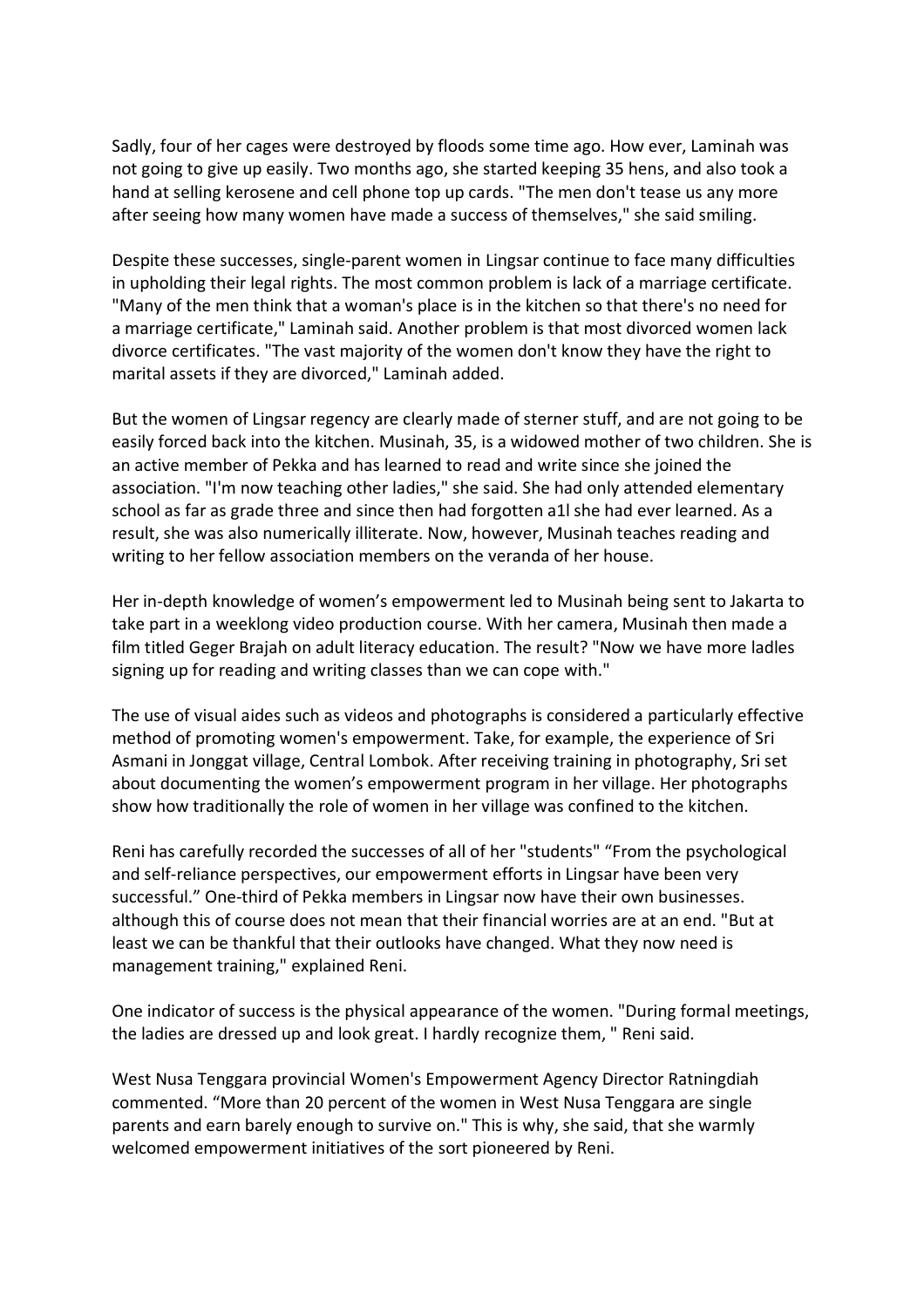Ratningdiah said that she wanted to see her agency play a bigger role in reducing illiteracy, domestic violence, and people trafficking, and increasing the number of women legislators. "Unfortunately, budgets are not allocated on a gender-sensitive basis," she said.

This is what Kamsinah, 39, wants to change. Hailing from Adobala village, Adonara, East Nusa Tenggara, Kaminsah is teaching women about how the local government budgeting process works. "The ladies in this village are now brave enough to voice their opinions at village meetings, even if sometimes no heed is paid to them," she said. Kamsinah Is not willing to accept decisions handed down by the local government just like that. "If people are taught how the political system works, they will be able to play a concrete role in helping formulate local government policy," she explained to Tempo.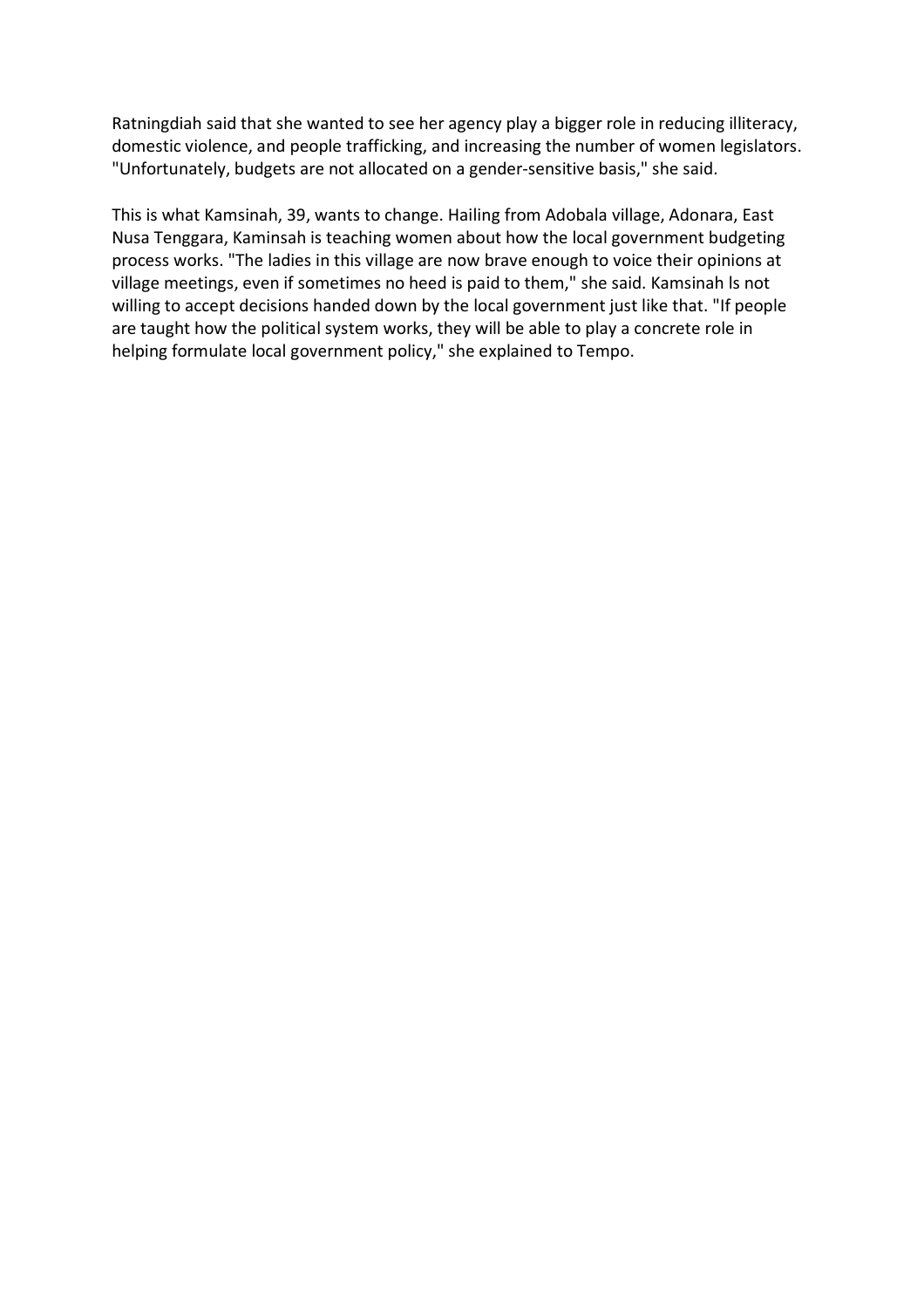### **Speaking Out in Adonara**

Practical political training makes women in Adonara, East Flores, dare to make their voices heard at hearings with the Regional House of Representatives, and they also learn to study the regional budget.



The debate one morning was pretty tough at the village of Adobala, Klubagolit subdistrict, on the Island of Adonara, East Flores. The theme of the discussion was integrated health service post (posyandu). Those taking part in the deliberations were women and men of the entire village of Adobala. Reading from a heavily-scribbled piece of paper, Petronela Masi Suban, 40, raised her hand to offer a suggestion. "I want every resident to be involved. The funding

should be well-planned, and that every villager can look at it," she said outspokenly.

Public speaking is Masi's new experience. "I was tongue-tied before a large audience," she told Tempo last week. Lna Masi-in a is the local word for mother-feels confident appearing in public after following the program in political science training in Adonara since 2008.

First, she was interested in taking up this program because she wanted to become the village chief. "It turns out that this training gives me lots of knowledge," she said laughing. At first Masi's life revolved around the house and the garden-as customarily done by Adonara women. Now she actively leads a small enterprise (UKM) for ikat woven products in her village.

The transformation in Masi and other women in Adonara is inseparable from the role of Kamsinah, 39. Popularly called In a Boleng, Kamsinah actively gives simple practical political training. "Many people say political science is intended solely for rich people, and because we're poor it is not necessary." According to her, a moderate understanding of practical political science is mandatory for the people so as to enable them to correct any deviant local government policies."

Since December 2002, Kamsinah joined Adonara's non-governmental organization, the Female Heads of Households Empowerment (PEKKA). One of its agendas is managing Adonara's savings & loan cooperative. For this purpose the women must master arithmetic and writing skill. They have to record in the book every PEKKA activity. Kamsinah makes arrangements for literate women to teach the still-illiterate ones.

Late in 2007, she received political science training from the central PEKKA in Jakarta. Returning to Adonara, Kamsinah made a similar program. About 50 women actively follow the training program until completion. "There were even pupils who have to write on the floor due to the limited number of desks," said Kamsinahto Tempo.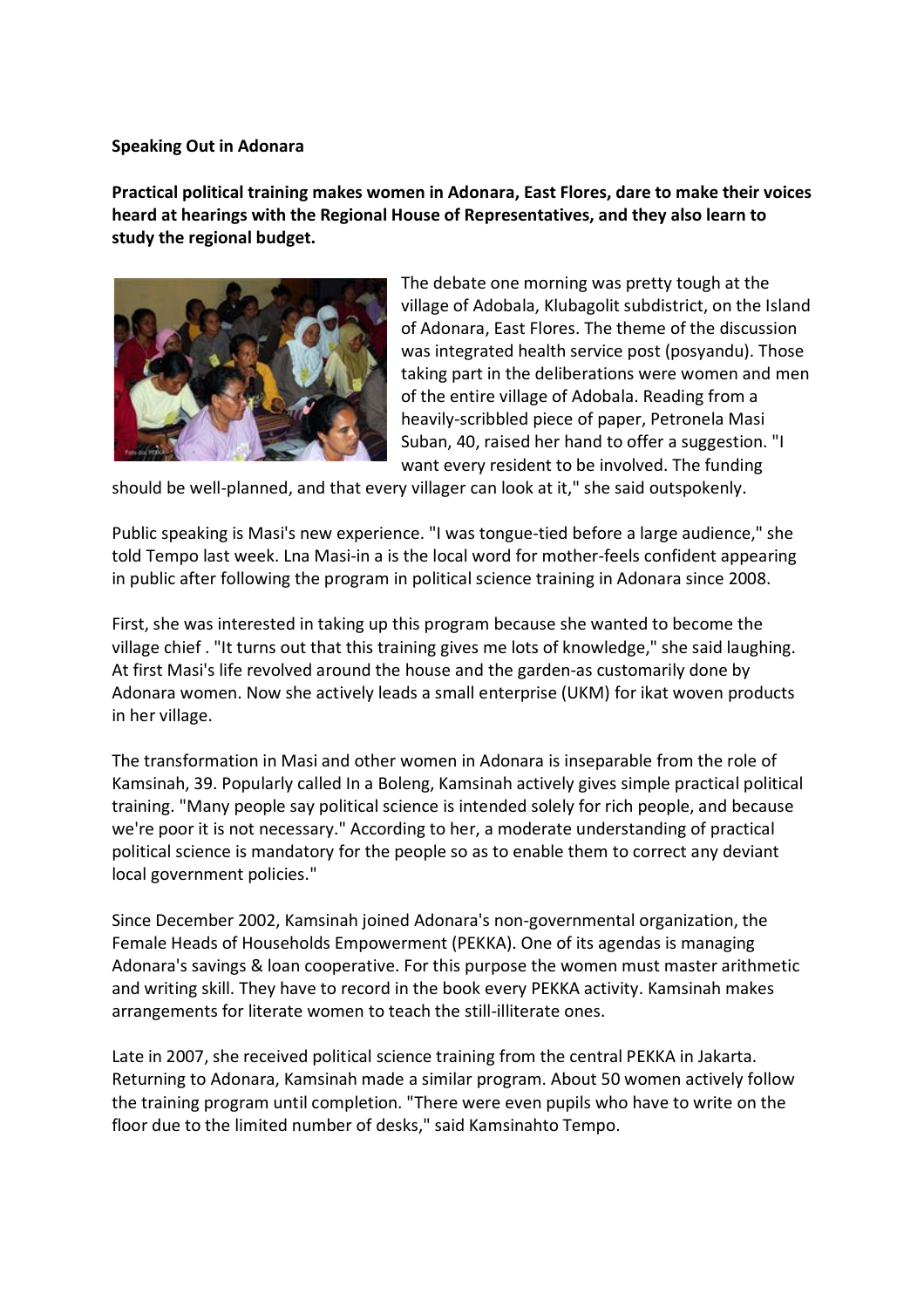The curriculum is simple. The learning method is adjusted to the participant's ability. Ina Masi said that they learn to study the regional budget (APBD). The participants are also invited to attend public hearings with the East Flores Regional House of Representatives (DPRD) in mid-2010.

lna Masi and her peers expect to be able to attend such an event again and to make proposals in a hearing with the East Flores DPRD in February 2011. "We hear that the local government agrees to provide Rp.54 million to assist the PEKKA educational programs," said Masi.

Maria Goretti Tokan, 42, a member of the East Flores DPRD, said the women's activities are very interesting to follow. Besides the strong network, according to Etty as Maria Gorreti is fondly called-they are also economically trained. The mother of a son referred to the savings & loan activity which Adonara PEKKA members engage in. "The savings is re-empowered by incorporating them into the weaving business, opening of a kiosk, and gardening," she said.

The Adobala-born Etty affirmed that the community of Adonara is culturally patriarchal: males are always more dominant in decision making. The women's life on the entire island is limited to behind-the-scenes activity. With practical political education, Etty expects the women's voice on the island to be taken into more consideration in the future.

Agreeing with Etty, Kamsinah said, "Today, the women are already brave to speak up in every village meeting." Even though she admitted that occasionally the proposals made by the women are completely ignored. The young woman is determined that she will never stop at only assisting the women folks. What is Kamsinah's next goal? She intends to get more young people aged 20-39 to become involved in the equal education program which has now entered its second year. In between the equality program, "We insert practical political education," said Kamsinah enthusiastically.

## Protecting the village with a camera

Armed with digital cameras, some older women were assigned as village development supervisors. They obtained their photography skills through serious training.



The incident took place in March 2009. A young woman attended the inauguration of a new school building in her village. Like a professional photographer, Kurnia Puspita Sari-the young womanbegan recording the entire event on her camera. This 26-year-o1d is a member of PEKKA (Female Heads of Households Empowerment) in Wajok Hilir village, Kee Siantan district, Pontianak, West Kalimantan. While she was eagerly focusing on the ribbon-

cutting, she was suddenly rudely shoved by a television reporter. Her camera almost fell. Kurnia got angry. The reporter said that she was getting in the way of the television crew.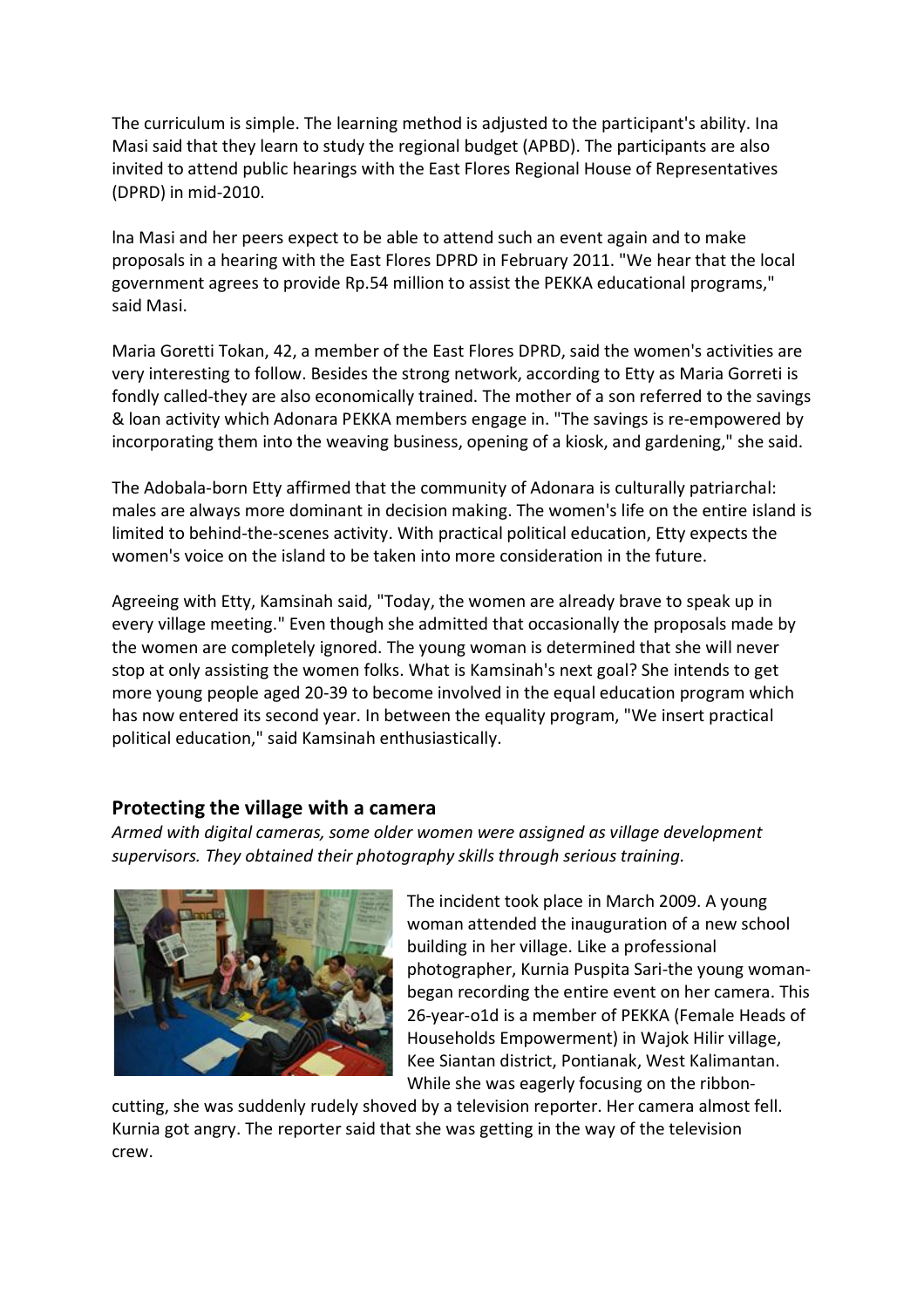This was the not the first time she had such an unpleasant experience. She went through the same thing when she first started her assignment to document development activities in her village or district. Many suspected that Kurnia was a professional reporter who was trying to dig up bad news. She slowly and patiently began to approach the people involved in carrying out the development. In the end she was able tov start getting a better response. Access to information improved as w611, making it easier for her to do her photography assignment well.

## **...they do not just take photos with development themes, but emphatically present a common thread)about)women's empowerment.**

## **A)group)of)women)learning)how)to)use)a camera)and)take)pictures.**

"The public knows me better now. Photography has become a hobby," said Kurnia to Tetmpo last week. After joining the PEKKA Foundation, Kurnia was assigned to use photography to monitor the implementation of the Mandiri National Community Empowerment Program (PNPM Mandiri). Armed with a digital camera, she and other women are called on to photograph various PNPM Mandiri activities in their villages. The photos they take can be seen from their viewpoint of female heads of households who are often discredited by the community.

Before being sent into the field as "shutterbugs," these women are trained for a month about the basics of photography. "It is not too difficult to use a digital camera," Kurnia explained. Indirectly, these women are also introduced to various PNPM Mandiri activities. Nani Zulminarni, Chairwoman of the PEKKA National Secretariat. said that she is proud of the activities of these amateur photographers.

According to Nani, photography has long been a part of the empowerment process for female heads of families. The result? Nani said that they do not just take photos with development themes, such as roads or buildings, but emphatically present a common thread about women's empowerment. She cited the photographic works of Sri Asmani from Jonggat village, Central Lombok, as an example.

Sri actively photographs meetings held in her village. From her work it can clearly be seen that the role of women is just to prepare food and beverages for the men at the meetings. She gave these photos of the women's food preparation activity in the village meetings the title of "Women Still in the Kitchen".

On October 20 the photos taken by these women were published by PNPM Mandiri and the PEKKA Foundation in a book entitled *Behind the Lens.* 

What benefits have they felt as photographers? For Kurnia, there is a feeling of pride and inner satisfaction for having done her duty as a photographer. "There has been a very good response to my photos, and the community now knows more about the development activities which are going on or have already been completed in their area," she ardently stated. This was ever truer after the book *Behind the Lens* was sent to each village. In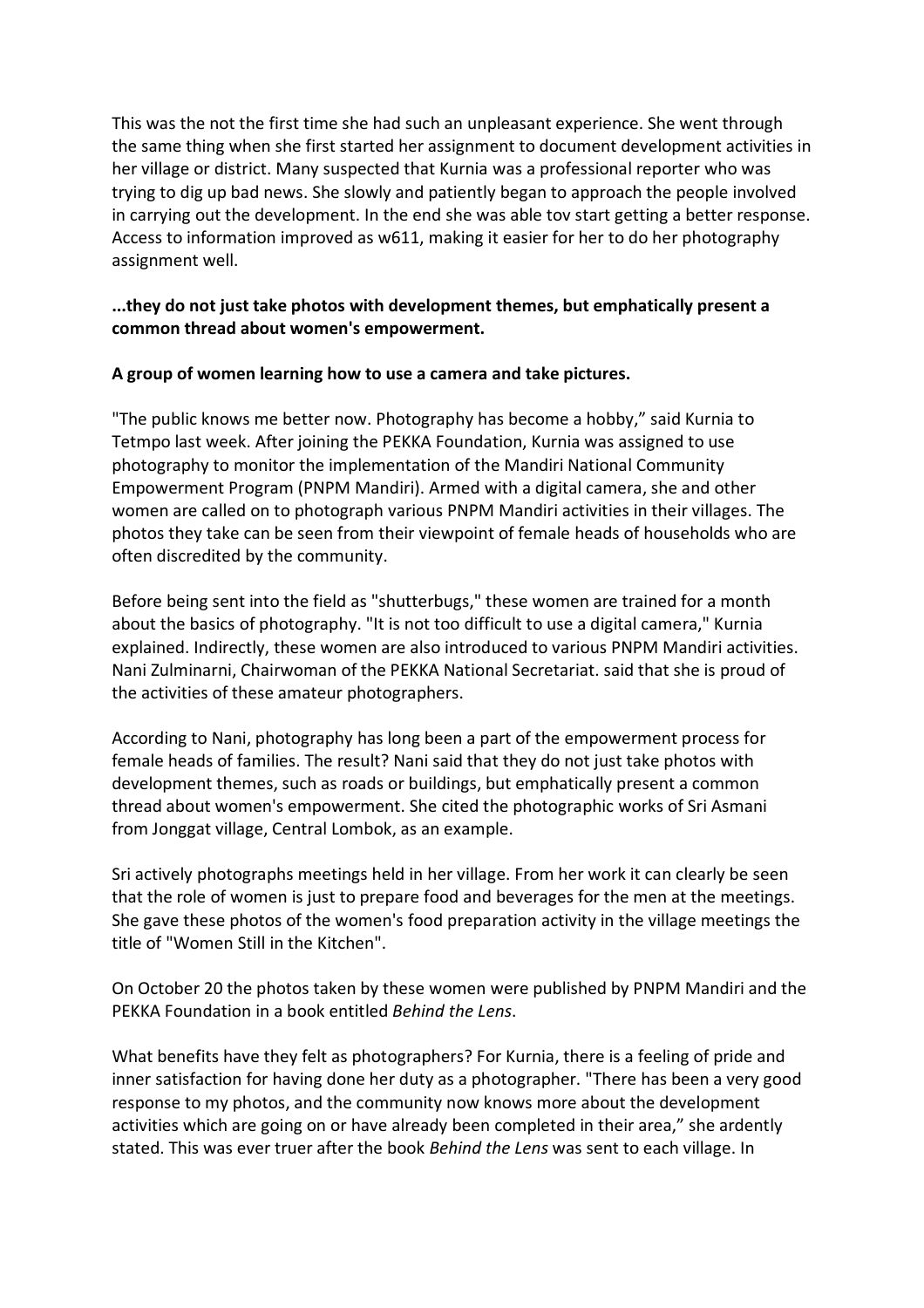addition to being a memento, the book is intended to motivate communities to increase the spirit of mutual cooperation in village development.